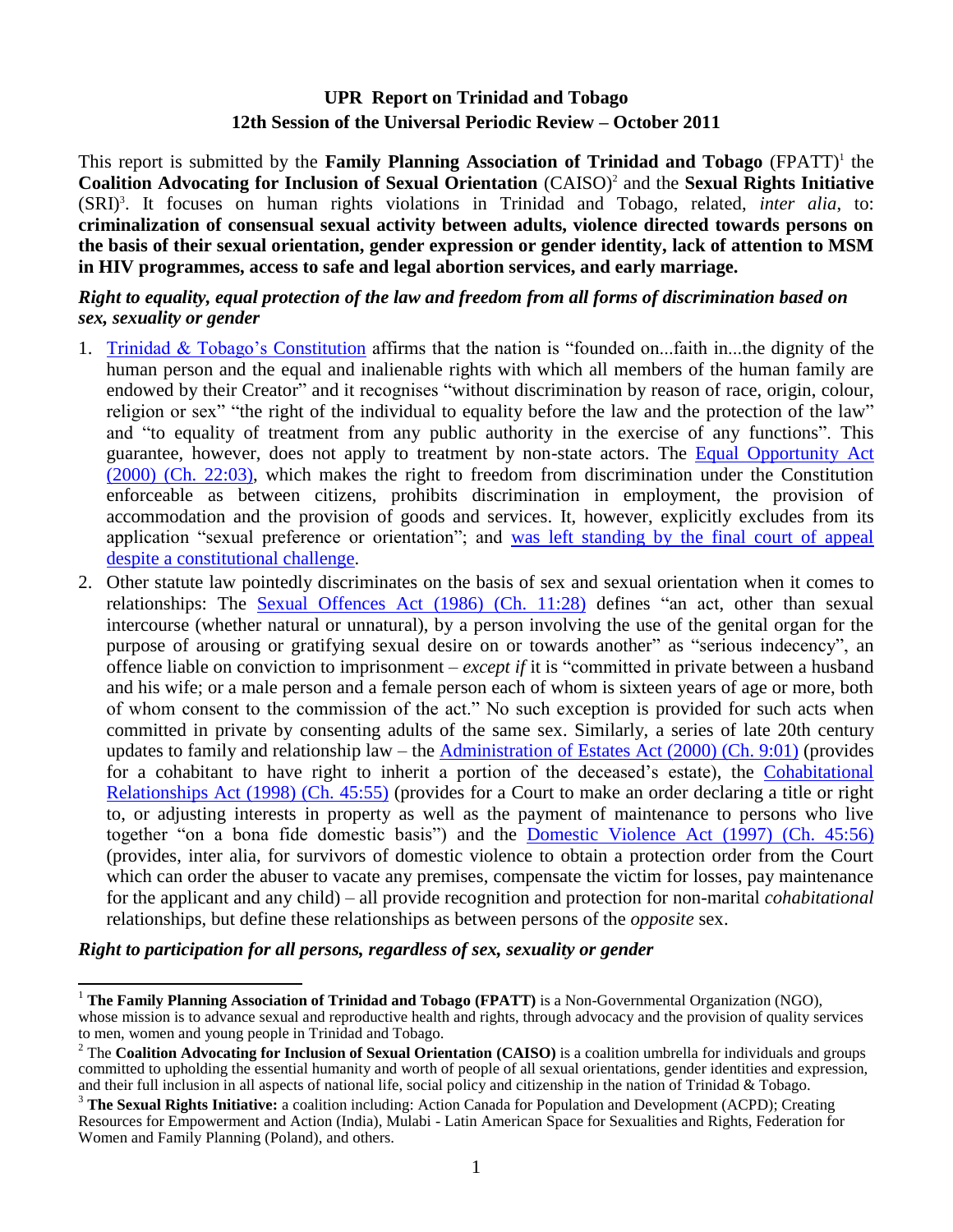3. A persistent stigma against homosexuality and gender non-conforming expression limits the free and full participation of gay, lesbian, bisexual and transgender (GLBT) persons in many aspects of national life. Fifty percent of participants in an online newspaper poll asking ["Do you support calls for](http://a5.sphotos.ak.fbcdn.net/hphotos-ak-snc6/181596_10150154932749050_127101449049_8383140_1654776_n.jpg?dl=1)  [the government to grant equal rights to](http://a5.sphotos.ak.fbcdn.net/hphotos-ak-snc6/181596_10150154932749050_127101449049_8383140_1654776_n.jpg?dl=1) members of the gay community?" answered *No.* Comments posted on newspaper websites on articles that treat with matters of homosexuality or transgender experience routinely assert such individuals ought to be limited in their social participation and in the exercise of rights and freedoms. In parliamentary and political debate, Government leaders have qualified matters of sexual orientation as "sensitive" and "cultural". The host of a leading [television](http://www.vimeo.com/20390584)  [newsmagazine framed it during a February 21, 2011 broadcast,](http://www.vimeo.com/20390584) "the activities of those involved in lesbian/gay communities…are the work of the devil – in many people"s eyes…and it should not be tolerated, it should not be encouraged, it should not be promoted, it should not be given any sort of leeway or slack in the society of Trinidad & Tobago."

#### *Rights to life, liberty, security of the person and bodily integrity*

- 4. Testimony was offered at [an October 24, 2008 thematic hearing of the InterAmerican Commission on](http://www.sasod.org.gy/files/iahcr_thematic_hearing2008.pdf)  Human Rights (IACHR) [on human rights violations related to gender expression, gender identity and](http://www.sasod.org.gy/files/iahcr_thematic_hearing2008.pdf)  [sexual orientation](http://www.sasod.org.gy/files/iahcr_thematic_hearing2008.pdf) regarding several men in same-sex-practicing networks in Trinidad who sought sexual partners on a very popular internet site and began around 2007 to fall victim to a pattern of crimes that may still continue to occur. In the worst instances they were kidnapped, imprisoned, tortured, robbed, anally gang-raped and threatened with blackmail if they reported the crimes. The Trinidad and Tobago Anti-Violence Project (TTAVP) documented a number of these assaults by interviewing victims. Most did not pursue police action; the two known to reported sloppy investigation and one prosecution in which police repeatedly urged dropping the case and the victim was paraded in court. None of the rape victims interviewed pursued medical attention. TTAVP also received incomplete reports of assaults, robberies and carjackings of gay and bisexual in North and Central Trinidad, some of which included sexual violence, a number reported to have occurred in close proximity to GLBT social spaces. The opportunistic pattern of attacks and the victims" responses to them, their refusal of help, and the limited community mobilisation in response illuminate the profound social vulnerability and marginalisation of same-sex practicing men even in a society with considerable social opportunities for gay men. IACHR testimony noted the role laws criminalizing same-sex intimacy in Trinidad & Tobago play in institutionalizing social exclusion and vulnerability. Because the sexual expression of same-sex desire is treated as criminal in law, and by extension the state, men are forced into hiding when they become the victims of opportunistic crimes in sexual situations. Deep-seated, socially and structurally mediated stigma and a vexing sense of shame and worthlessness are paralyzing homosexuals from self-efficacy even when it comes to powerful matters of health and justice. TTAVP noted that: "These men"s narratives illustrate their sense that they have no confidence that health care providers, protective services, or even NGOs specialising in support for victims of sexual violence will not simply revictimise them. They refused to accept TTAVP"s offers of peer and professional counseling services, free medical examination, STI screening and post-exposure prophylaxis for HIV."
- 5. The lead story in the daily *Guardian* [newspaper on March 5, 2011](http://guardian.co.tt/news/2011/03/05/local-gays-cry-discrimination) included an account of a 19-year old who "spent four days at Port-of-Spain General Hospital after being brutalised by his relatives for being gay". "[A] relative took him to his home where he was slapped, then planassed [hit with the flat side of a machete] and his head banged on a wall. He said his shoulder-length hair was cut off. He escaped but was caught soon after. "Other family members join in and they beat me with a piece of wood, with a shovel and a belt.' ... He said he was threatened with death and called derogatory names. He was ordered to take a bath, after which they rolled him down a hill and allowed a group of men to beat him. It was at that point he was rescued by officers passing in a police vehicle. [He] said the police took him to the station but did not arrest anyone. He suffered a long laceration to his hand [a photograph accompanied the article], as well as cuts and bruises, and his body was swollen. He had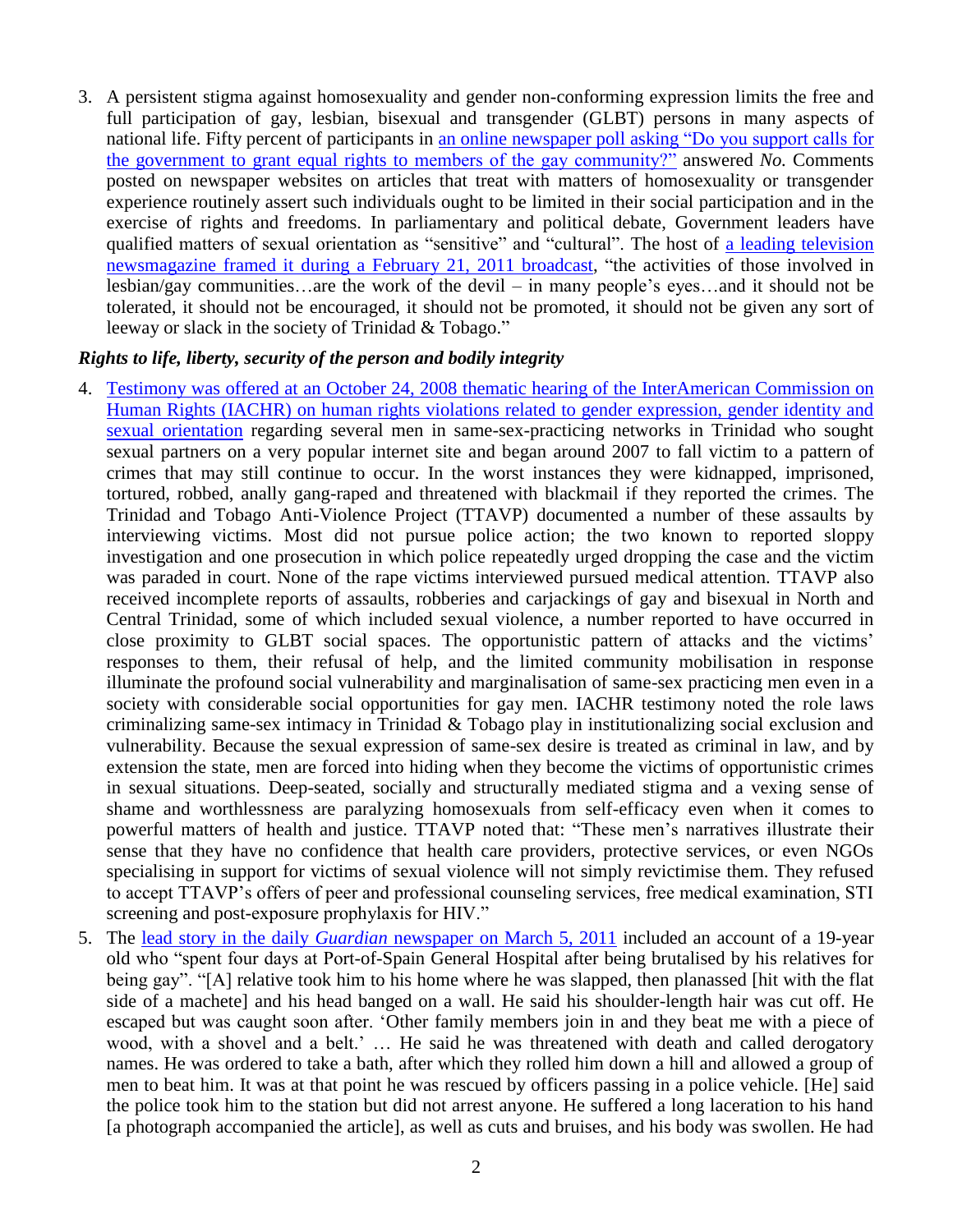to wear a neck brace and had difficulty walking. …[H]e…said: "I would just like to be safe...I think people should be allowed to live their life as they want.""

6. University of the West Indies at St. Augustine Psychiatry lecturer Dr. Sandra Reid, who co-authored a 2010 study on child sexual abuse in Trinidad & Tobago, notes in [the March 2010 issue of](http://sta.uwi.edu/uwitoday/archive/march_2010/article12.asp) *UWI Today* "how intricately woven child sexual abuse is into our culture", where "children are perceived as having no rights, females are held responsible for sexual advances, and communities accept this".

### *Right to privacy*

- 7. Not only is same-sex sexual intimacy besides intercourse criminalized as "serious indecency" under §16 of the Sexual Offences Act. So is all anal intercourse ("buggery") under §13, regardless to consent, the sex or age of the participants, or the privacy of the activity. The sentence for the offence stands at twenty-five years imprisonment, the second harshest sentence (after life imprisonment) in any Commonwealth Caribbean country, and one increased successively from the five-year sentence at the time of Independence half a century ago.
- 8. However, Parliament has recently shown bipartisan support for passing legislation that would "ensure that protection is afforded to an individual"s right to privacy and the right to maintain sensitive personal information as private and personal" in both the public and private sectors, and provides for enhanced regulation of the handling of "sensitive personal information", defined to include sexual life and sexual orientation. The [Data Protection Bill](http://www.ttparliament.org/legislations/b2011h04-1rH.pdf) (2011) is anticipated to successfully pass both houses of Parliament.

## *Right to personal autonomy and recognition before the law*

9. On March 11, 2011, Parliament passed a law expanding a discretionary Government death benefit for public sector workers, to make eligible as beneficiaries persons in traditionally stigmatized nonmarital relationships to the deceased. In drafting the bill, Government excluded same-sex commonlaw partners and defended this [provision in Parliamentary debate, based on the criminalization in law](http://www.trinidadexpress.com/news/Senators_in_biblical_clash_over_gay_unions-116369699.html)  [of same-sex intimacy, as well as on religious and cultural grounds.](http://www.trinidadexpress.com/news/Senators_in_biblical_clash_over_gay_unions-116369699.html) Government during the bill"s debate proposed a "national referendum" [to determine if same-sex relationships should be recognized](http://globewriter.wordpress.com/2011/02/22/ministerial-media-conference-on-same-sex-marriage/)  [by the state](http://globewriter.wordpress.com/2011/02/22/ministerial-media-conference-on-same-sex-marriage/) – a plebiscite on minority rights.

### *Right to freedom of thought, opinion and expression; right to association*

10. In December 2008, a name reservation application was made under the [Companies Act \(1995\) \(Ch.](http://rgd.legalaffairs.gov.tt/Laws2/Alphabetical_List/lawspdfs/81.01.pdf)  [81:01\)](http://rgd.legalaffairs.gov.tt/Laws2/Alphabetical_List/lawspdfs/81.01.pdf) to the Companies Registry in the Registrar General's Department at the Ministry of Legal [Affairs in order to incorporate a non-profit company:](http://www.legalaffairs.gov.tt/registrar/companies_registry.htm#3) National Pride: The Trinidad & Tobago Society Against Sexual Orientation Discrimination. The application was delayed and targeted for review by legal staff of, among other matters, the purposes and activities of the proposed organization, given the prohibitions on sexual activity in the Sexual Offences Act and the language of the Equal Opportunity statute excluding sexual orientation from protection against discrimination. The Government was concerned whether the purpose of the corporation was to promote something illegal. This demonstrates how not only the criminalization of sexuality but its work in conjunction with the exclusion of sexual orientation from the Equal Opportunity Act confer the shadow and stigma of illegitimacy on sexual rights advocacy, and how citizen advocacy to change discriminatory laws is subject to heightened Government scrutiny. The name reservation was ultimately approved, with changes.

### *Right to health and to the benefits of scientific progress*

11. [In available sampling, HIV prevalence among men who have sex with men](http://www.iasociety.org/Default.aspx?pageId=11&abstractId=2198563) (MSM) in Trinidad  $\&$ [Tobago has been measured at 20%,](http://www.iasociety.org/Default.aspx?pageId=11&abstractId=2198563) [four to eight times higher than estimated national rates of HIV.](http://medicine.plosjournals.org/perlserv/?request=get-document&doi=10.1371/journal.pmed.0040339) [Homophobia and structural barriers](http://www.unaids.org/en/KnowledgeCentre/Resources/FeatureStories/archive/2010/20100316_MSM_Caribbean.asp) [are seen as key determining factors](http://www.independent.co.uk/life-style/health-and-families/health-news/the-bigotry-that-keeps-aids-alive-2148036.html) in these disparities in that they [limit access to HIV prevention](http://www.newsday.co.tt/features/0,69680.html) and other services, as well as the self-efficacy of persons at [self-](http://www.oas.org/oaspage/videosasf/2008/10/CIDHviernes3_Discriminacion_genero_raza_orientacion.wmv)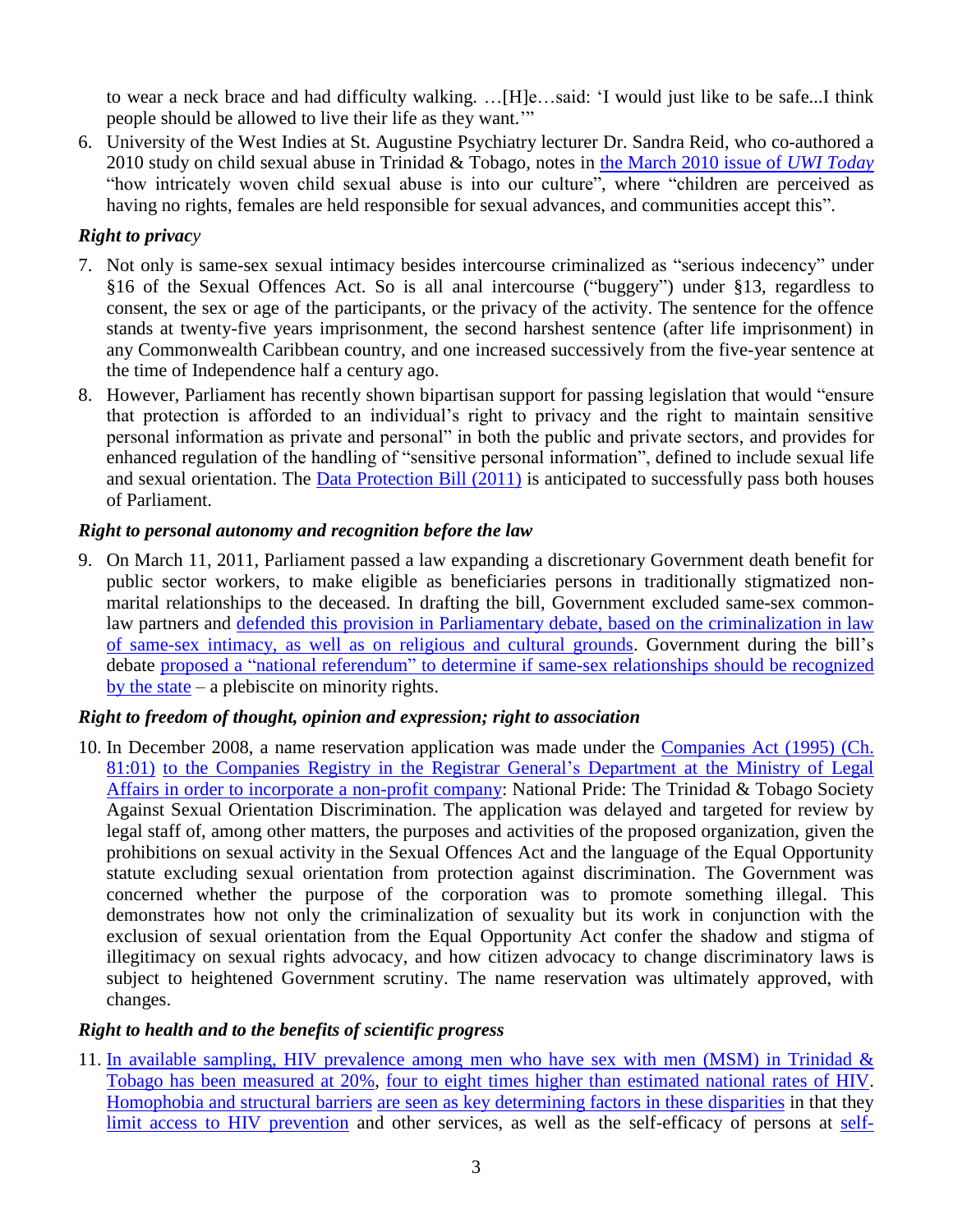[protection,](http://www.oas.org/oaspage/videosasf/2008/10/CIDHviernes3_Discriminacion_genero_raza_orientacion.wmv) self-care and self-advocacy. [Fresh estimates from the national HIV authority](http://gspottt.files.wordpress.com/2010/12/draft-nasa-2002-2009-29-no-2010.pdf) show national HIV spending from 2002 to 2009 on MSM and all "most-at-risk populations" was "low and has limped along" at less than 7% of the TT\$560 million spent, even as it exceeded budgeted figures", with "very little emphasis...placed on research within the most at risk Populations". Only 1% of the overall HIV budget was spent on "advocacy and human rights", and that was subject to "significant reductions in expenditure<sup>7</sup> from 2008. Although "institutional strengthening" was the primary HIV prevention strategy proposed for MSM in the [last national HIV strategic plan,](http://nacctt.org/upload_nsp/NSP2.doc) this activity was allocated a mere \$75,000 of the intended spending of US\$90.3 million over five years.

12. On September 4, 2009, Government laid in Parliament a revised National Policy on Gender and [Development green paper](http://www.cdcga.gov.tt/pdf/DRAFT_NATIONAL_POLICY_ON_GENDER_AND_DEVELOPMENT_OF_THE_REPUBLIC_OF_TRINIDAD_AND_TOBAGO.pdf) that, inconsistent with contemporary, widely accepted concepts of gender, [even as reflected in local jurisprudence,](http://gspottt.files.wordpress.com/2010/05/suratt-v-ag-draft-court-of-appeals.doc) categorically excluded from its scope any treatment of sexual orientation and homosexuality, and expunged all such references included in a 2004 draft prepared by the Institute for Gender & Development Studies at the University of the West Indies at St. Augustine. The preparation of the Gender Policy was an outgrowth of the state's 2002 Convention for the [Elimination of all forms of Discrimination Against Women](http://www.un.org/News/Press/docs/2002/WOM1310.doc.htm) review which, among other concerns, drew critical attention to the incompatibility with the Convention of the provisions excluding sexual orientation from the Equal Opportunity Act.

#### *Right to education and information*

- 13. Trinidad & Tobago"s Minister of Education announced in Parliament on January 16, 2011 that in the past four years seven *primary* school girls had to leave school because of their pregnancies. Government has no clear strategy or designated approach for school-based health and family life education (HFLE), which depends largely on teachers' and principals' good will and beliefs. A lack of educational materials to support the curriculum exacerbates teachers' feelings they are not competent, and their reluctance to teach the subject. HFLE has been formally introduced in only nine of 198 secondary schools and in five of 544 primary schools.
- 14. Notwithstanding this, on October 25, 2010 in the United Nations General Assembly Third Committee, in response to the July 2010 [report of the Speical Rapporteur on the Right to Education,](http://daccess-dds-ny.un.org/doc/UNDOC/GEN/N10/462/13/PDF/N1046213.pdf?OpenElement) which sought to advance a right to comprehensive sexuality education, ["the representative of Trinidad and Tobago,](http://www.un.org/News/Press/docs/2010/gashc3987.doc.htm)  [on behalf of...CARICOM…noted with deep concern that…\[a\]acording to CARICOM"s](http://www.un.org/News/Press/docs/2010/gashc3987.doc.htm)  [understanding, a right to sexual education, a right to comprehensive sexual education or a right to](http://www.un.org/News/Press/docs/2010/gashc3987.doc.htm)  [sexuality education does not exist"](http://www.un.org/News/Press/docs/2010/gashc3987.doc.htm)

#### *Right to choose whether or not to marry and to found and plan a family, and to decide whether or not, how and when, to have children*

- 15. Sections 56 and 57 of the [Offences Against the Person Act](http://rgd.legalaffairs.gov.tt/Laws2/Alphabetical_List/lawspdfs/11.08.pdf) (1925) (Ch. 11:08) establish that abortions are criminal when they are "unlawfully" procured. Prevailing case law provides, however, that termination of pregnancy would be lawful to save the life of a pregnant woman or to preserve her physical and/or mental health, and requires the corroboration of two medical practitioners. Nonetheless, Government and religious discourse opposing and stigmatizing abortion make this provision subject to widespread speculation and uncertainty; and unsafe abortions are a major cause of maternal mortality and hospital admissions, [ASPIRE \(Advocates for Safe Parenting Improving](http://www.aspire.org.tt/new/web/abortion.php) [Reproductive Equity](http://www.aspire.org.tt/new/web/abortion.php) documents. The impact is also discriminatory on poor women unable to afford to services of a private clinic in terminating pregnancy. Government continues to fail to clarify the legal status of termination of pregnancy, and [has proposed subjecting such public health](http://link.brightcove.com/services/player/bcpid75997063001?bctid=86464852001) measures to a [national plebiscite.](http://link.brightcove.com/services/player/bcpid75997063001?bctid=86464852001)
- 16. Child marriage remains legal in specific religious traditions: marriages of minor girls as young as 12 years and boys as young as 16 are legitimized by the [Muslim Marriage & Divorce Act \(1961\)](http://rgd.legalaffairs.gov.tt/Laws2/Alphabetical_List/lawspdfs/45.02.pdf) (Ch. [45:02\),](http://rgd.legalaffairs.gov.tt/Laws2/Alphabetical_List/lawspdfs/45.02.pdf) as are those of minor girls as young as 14 by the [Hindu Marriage Act \(1945\)](http://rgd.legalaffairs.gov.tt/Laws2/Alphabetical_List/lawspdfs/45.03.pdf) (Ch. 45:03) and 16 (the age of consent) by the [Orisa Marriage Act \(1999\)](http://rgd.legalaffairs.gov.tt/Laws2/Alphabetical_List/lawspdfs/45.04.pdf) (Ch. 45:04). This reality is consistent with